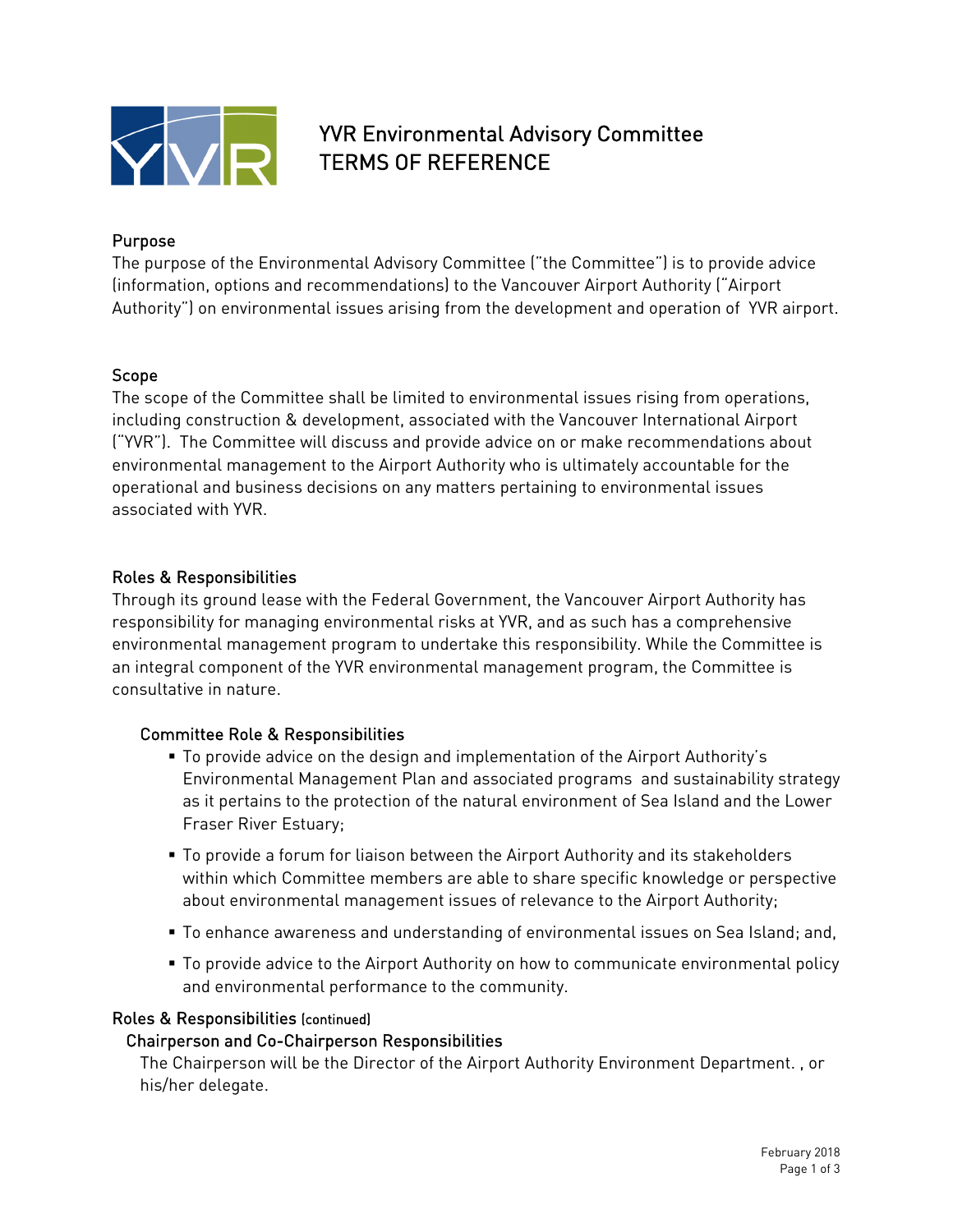The Chairperson will be responsible for the following actions in addition to those listed above for the Committee:

- **Schedule & organize all Committee meetings;**
- Maintain and distribute documentation of meeting proceedings; and
- Develop, implement and maintain a means for communicating the Committee's advice to the Airport Authority.

The Co-Chairperson will support in developing the agenda and will co-lead Committee meetings. The Co-Chairperson will be elected annually from the Committee membership and not be employed by the Airport Authority.

## Administration and Process

Regular meetings are held on a quarterly basis at the airport starting at 1:30 PM and are typically 2½ to 3 hours in duration. If necessary, special meetings are scheduled throughout the year.

All efforts are taken to provide advance notice to Committee members of changes to meeting dates and times. A minimum of two weeks notice is standard, and meeting reminders are sent approximately two weeks prior to the meeting. Proposed agendas are sent within the week prior to the meeting, and Committee members requesting items to be put onto the agenda are requested to contact the Committee Secretariat prior to the meeting.

A member of the Airport Authority is appointed as the Committee Secretariat and is responsible for producing minutes of the meeting. The Airport Authority will endeavor to draft and distribute the minutes along with any materials presented at the meeting within three weeks of the meeting date. Members are asked to identify materials they deem confidential or sensitive so that may be treated as such in the meeting minutes. Meeting minutes can be made available to the public upon request.

The standard method of communication is email – unless an alternative is specifically requested for an individual member.

## Membership

Each appointed member should represent the perspective of their appointing organization, knowledgeable in the work of the Committee and its own stakeholder group. Members are expected to engage with their stakeholder groups where matters of Committee business so require. Membership on the Committee is voluntary. Members are asked to advise the Committee Secretariat of their intention to attend each meeting or the name and contact information of a suitable alternate if available.